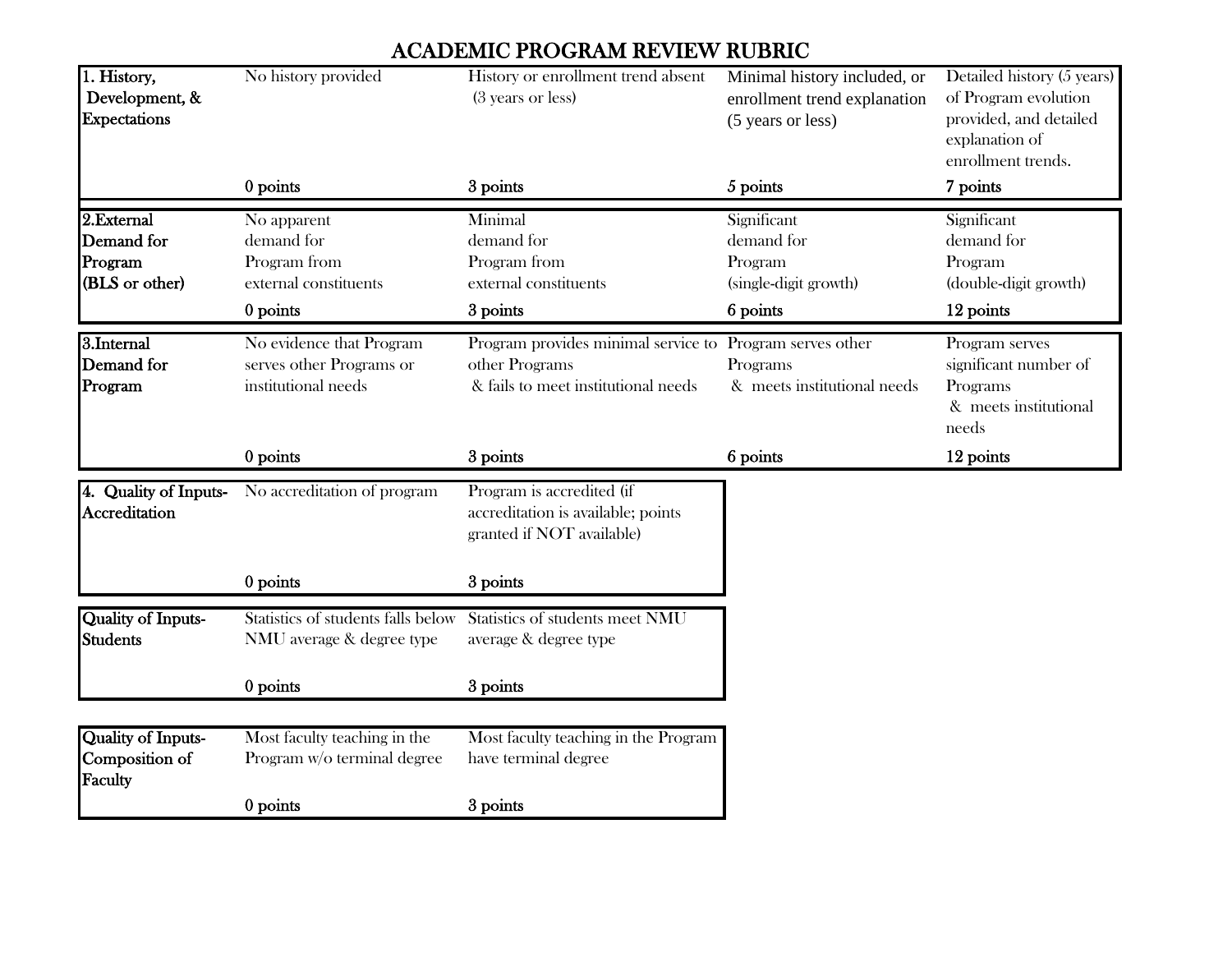| <b>Quality of Inputs-</b><br><b>Faculty Professional</b><br>Development,<br>Scholarship/Service | Faculty in Program w/o P.D.,<br>Scholarship/Service                           | Faculty in Program with significant<br>P.D., Scholarship/Service                                           |                                                                           |
|-------------------------------------------------------------------------------------------------|-------------------------------------------------------------------------------|------------------------------------------------------------------------------------------------------------|---------------------------------------------------------------------------|
|                                                                                                 | 0 points                                                                      | 3 points                                                                                                   |                                                                           |
| 5. Quality of<br>Outcomes-Graduation outputs provided<br><b>Figures &amp; Rates</b>             | No information concerning                                                     | Average outputs regarding graduation Program graduation figures<br>figures                                 | significant                                                               |
|                                                                                                 | 0 points                                                                      | 3 points                                                                                                   | 6 points                                                                  |
| $\boldsymbol{\mathrm{AOL}}$                                                                     | <b>Quality of Outcomes -</b> No information concerning<br><b>AOL</b> provided | <b>AOL</b> Program data included                                                                           | AOL Program data significant                                              |
|                                                                                                 | 0 points                                                                      | 3 points                                                                                                   | 6 points                                                                  |
| Student<br>Scholarship/awards/se provided<br>rvice                                              | Quality of Outcomes - No evidence of student<br>scholarship/awards/service    | Evidence of student<br>scholarship/awards/service provided                                                 | Significant evidence of student<br>scholarship/awards/service<br>provided |
|                                                                                                 | 0 points                                                                      | 2 points                                                                                                   | 4 points                                                                  |
| 6. Size, Scope &<br>Productivity                                                                | # of students < NMU average                                                   | # of students > NMU average                                                                                |                                                                           |
|                                                                                                 | 0 points                                                                      | 3 points                                                                                                   |                                                                           |
| Size, Scope &<br>Productivity                                                                   | average<br>0 points                                                           | # of elective credits SCH <nmu #="" credits="" elective="" of="" sch="">NMU<br/>average<br/>3 points</nmu> |                                                                           |
| Size, Scope &<br>Productivity                                                                   | # of students graduating or<br>receiving certification < NMU<br>average       | # of students graduating or receiving<br>certification > NMU average                                       |                                                                           |
|                                                                                                 | 0 points                                                                      | 4 points                                                                                                   |                                                                           |
|                                                                                                 |                                                                               |                                                                                                            |                                                                           |
| 7. Revenue for<br>Program based on                                                              | Revenue figures included                                                      | Revenue figures included & sufficient<br>to cover direct expense allocation                                |                                                                           |
| <b>SCH</b> allocation                                                                           |                                                                               |                                                                                                            |                                                                           |
|                                                                                                 | 2 points                                                                      | 3 points                                                                                                   |                                                                           |